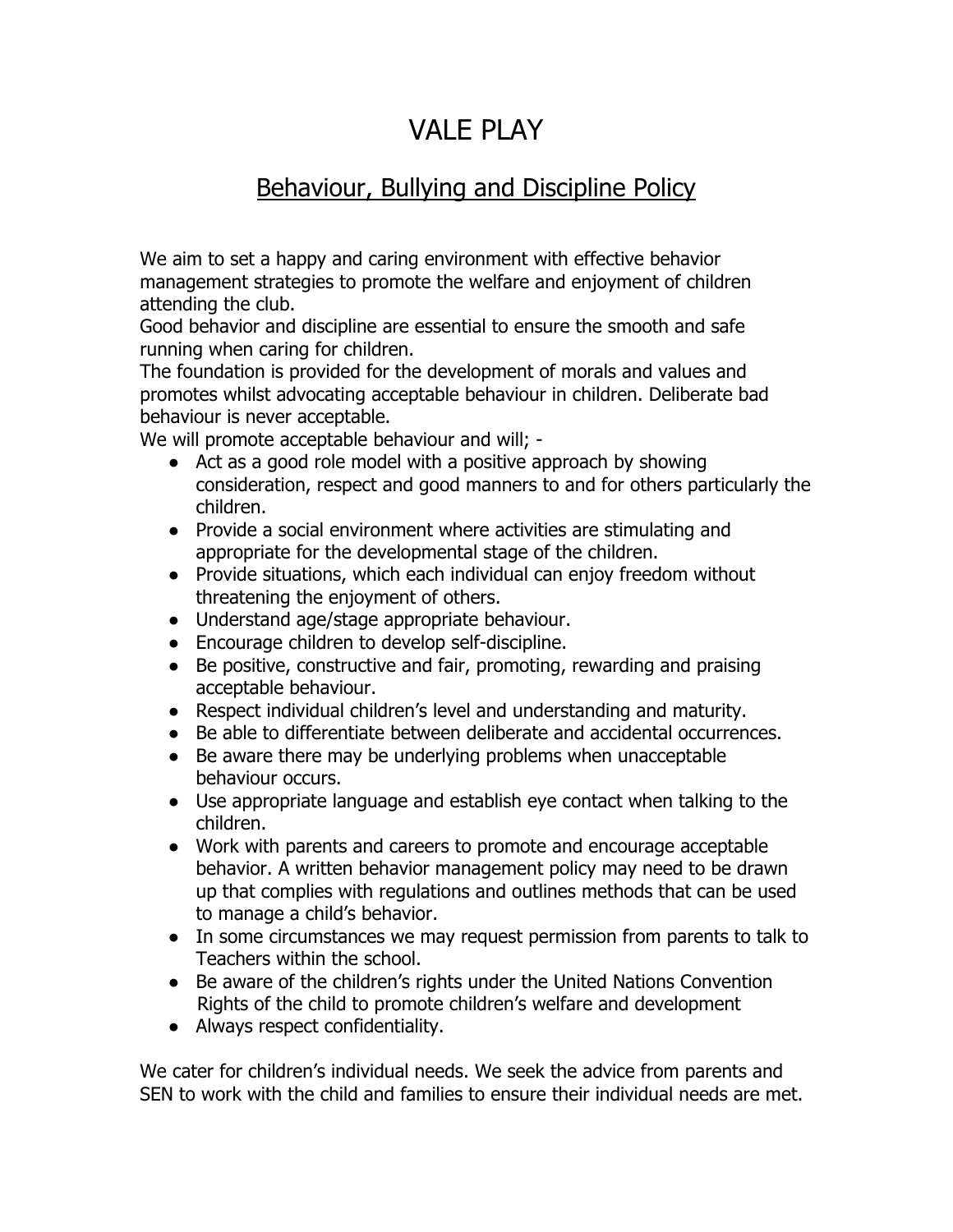We may put a behavior plan in place if we feel this would benefit the child and the club. We work together with the child, parents, staff and school and also consider the whole club when making decisions / sanctions.

We are committed to each Child's success in learning within a caring, responsive, and safe environment that is free of discrimination, violence, and bullying. We work to ensure that all children have the opportunity and support to develop to their fullest potential.

Each Child has a right to: Learn in a safe and friendly place Be treated with respect Receive the help and support of caring adults

We will take all appropriate legislative, social, administrative, educational measures to protect the child from all forms of abuse, injury, physical violence, neglect, any neglect treatment or exploitation including sexual abuse. Children will NEVER be smacked, shaken, humiliated, ridiculed, threatened, left in isolation, bullied or made feel unwanted or undervalued.

We do not tolerate any bullying in the setting.

We will never use any form of physical intervention for example holding or restraint unless necessary to prevent a child from injury, or to another child, or adult, or serious harm to a property.

Any incident is recorded and parents are informed on the day.

Children are encouraged to speak to all staff if they are unhappy about any unacceptable behavior from another child, this includes bullying. We work with the Head Teacher and Children's Teacher's if we have any bullying cases. This will be dealt with as soon as possible and all parents will be involved in resolving the issue immediately.

Unacceptable behaviour is quickly identified and dealt with positively. Reasons are always explained to the child involved and good behaviour always praised. We will not tolerate hitting, fighting, spitting, swearing, biting or bullying. Unacceptable behaviour will be dealt with and we will talk it through with the child away from the group. Notes will be kept for reference on an incident form.

Sanctions will be used such as time out and loss of privilege. A star/sticker chart maybe used to encourage good behaviour. The parent will be aware of the gravity of the situation and the possibility that the child may have to be excluded if his/her behaviour does not improve. If there has been no improvement the parent/guardian will receive written notification that exclusion is under consideration. Final action is the exclusion.

Within our setting Mrs. Kara Oakley and Mrs. Kirsty Clarke have responsibility for behaviour management issues.